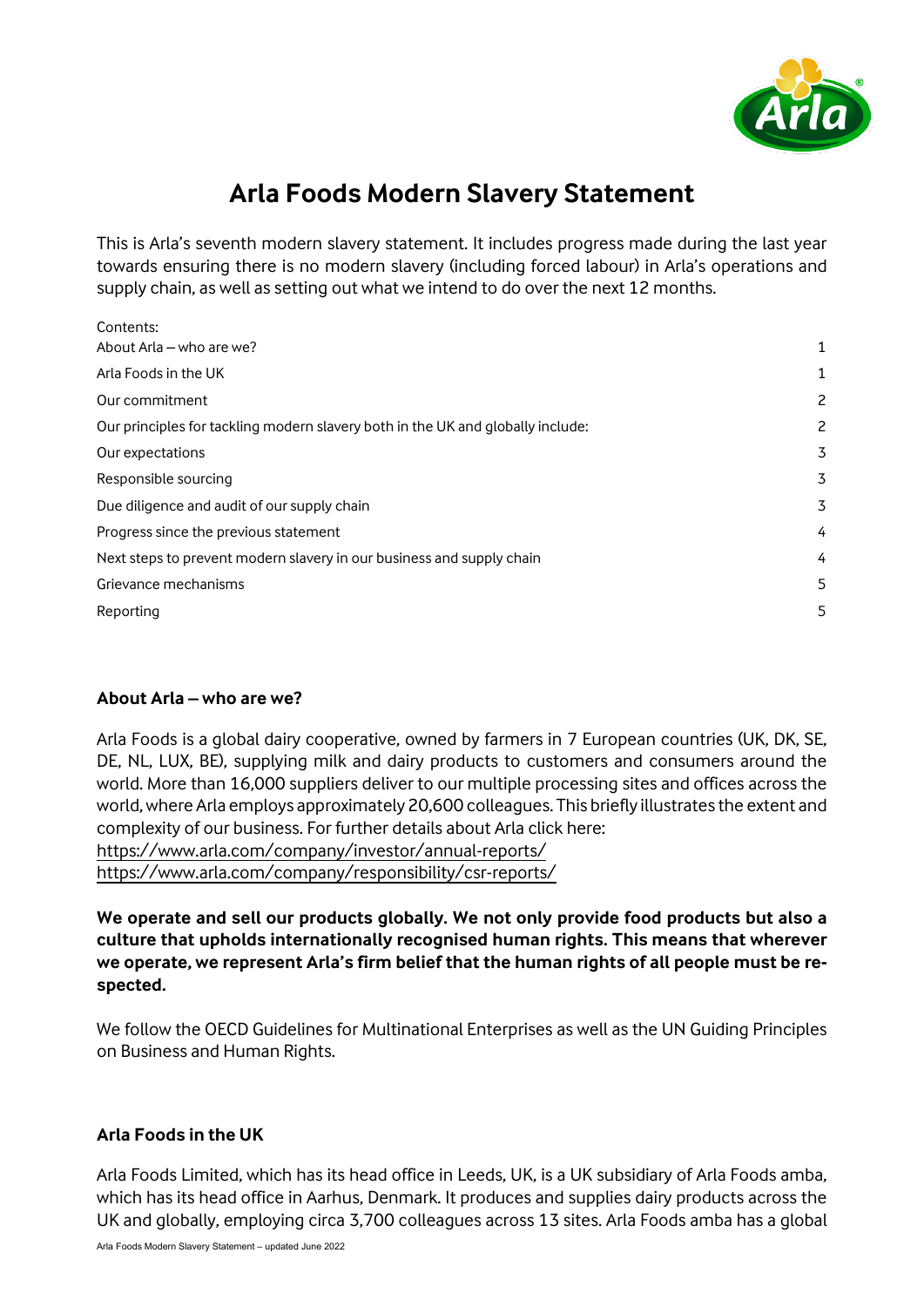annual revenue of EUR 11,2 billion, and Arla Foods Limited has a global annual revenue of EUR2,9 billion

Arla Foods Cheese Company Limited holds the maturing bulk cheddar cheese stocks in the UK after they have been produced by Arla Foods Limited. Arla Foods Cheese Company Limited does not employ any colleagues in its business or procure or sell any goods or services, other than from/to Arla Foods Limited.

Yeo Valley Dairies Limited is the licensee of certain rights used within Arla Foods Limited's wider UK business and does not employ any colleagues in its business.

# <span id="page-1-0"></span>**Our commitment**

We are committed to contributing to social, environmental and economically sustainable development. Arla's Code of Conduct 'Our Responsibility' is our foundation: it covers the 10 principles of the UN Global Compact and the UN initiative to promote ethical business practices. Together with Arla Foods Human Rights Policy [\(link\)](https://www.arla.com/globalassets/arla-global/company---overview/responsibility/human-rights/en-arla-foods-human-rights-policy.pdf) and other related policies, it quides our behavior and is integral to every business decision made across our company.

We continue to embed our commitment to respect human rights in all business areas and processes, and continue to work on implementing human rights due diligence processes, and working with human rights impact assessments.

We do not accept forced labour and human trafficking and are committed to acting with integrity and ethically in our corporate activities and supply chain. We specify our expectations to suppliers in our **Code of Conduct for Suppliers** [\(link\)](https://edit.arla.com/498959/globalassets/arla-global/company---overview/responsibility/code-of-conduct/code-of-conduct-for-suppliers/arla-foods-code-of-conduct-for-suppliers.pdf). As a farmer-owned cooperative we also recognise that we need to ensure human rights are respected on our owners' farms, and we work with farmer engagement and raising awareness.

# <span id="page-1-1"></span>**Our principles for tackling modern slavery both in the UK and globally include:**

In the UK, we only use **specified, reputable suppliers** to source labour as this is helping to reduce our exposure. Continuous registration checks are undertaken in line with the Gangmasters' Licensing Authority (GLAA) wherever applicable to verify the practices of any new agency before engaging with them.

All our Arla processing and production sites delivering to the UK market are registered with SEDEX, an ethical supply chain database, which is updated annually. Our sites are audited against ethical and human rights standards on a risk-based frequency, usually in the form of SEDEX Member Ethical Trade Audit (SMETA). The SMETA is based on the [Ethical Trading Initiative](http://www.ethicaltrade.org/eti-base-code) (ETI) Base Code and local UK laws.

It is important to us that we continuously identify risks and areas for improvement and implement follow-up actions. We have a **global modern slavery steering committee** to formalise internal governance on modern slavery risks. We are committed to implementing and enforcing effective systems and controls to ensure forced labour and human trafficking does not take place in our supply chains.

Further the principles include:

• Robust internal data checking processes in the UK. This includes checking of employee bank details and addresses to identify risk areas.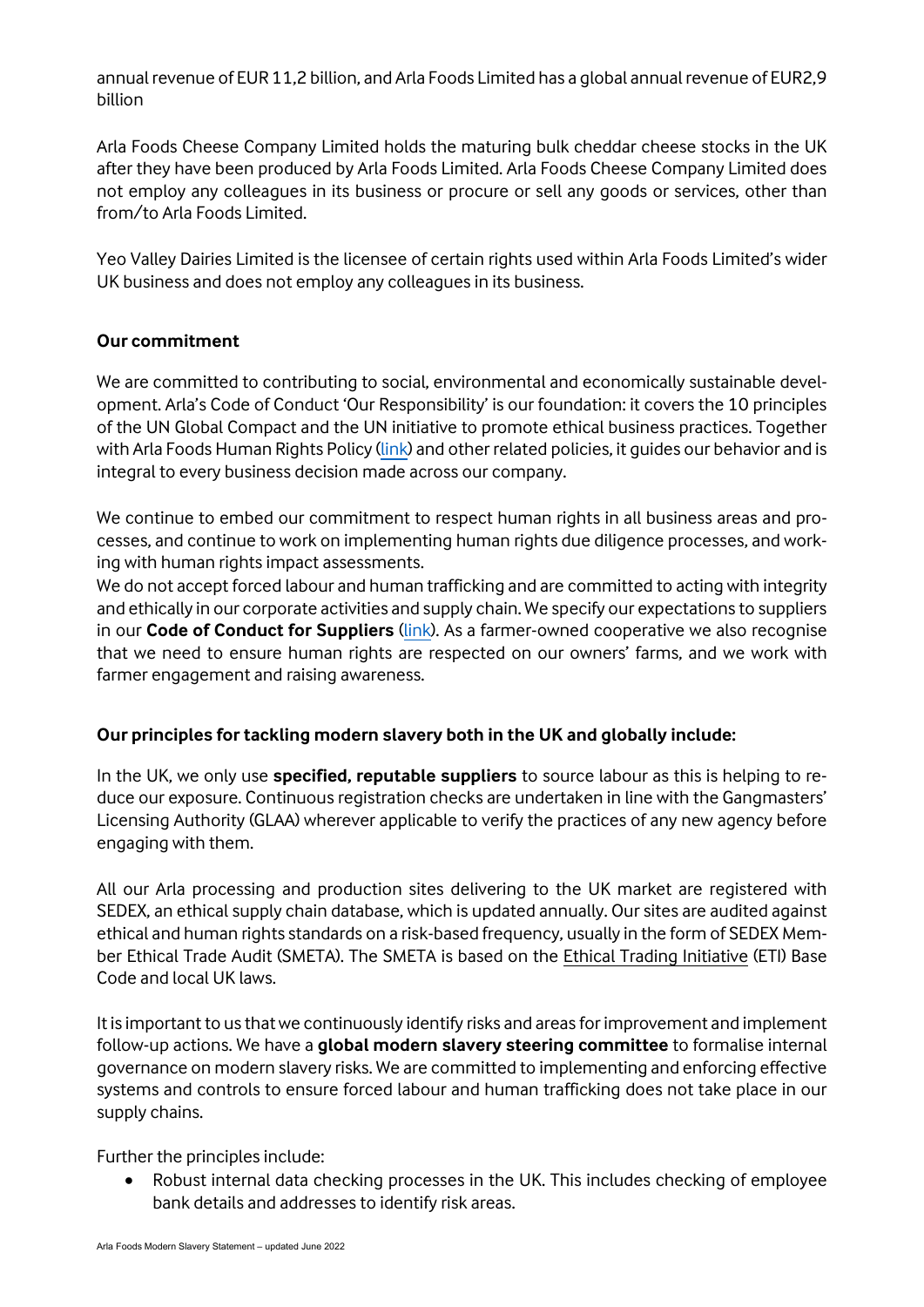- Our General Membership Terms include our commitment to work against Modern Slavery including forced labour.
- Migrant worker colleagues in the Middle East retain their passports and identity documents, unless they sign a letter of consent if they want Arla to safekeep these.
- Upskilling of our leaders and colleagues about modern slavery.
- As a selection criteria we ask new suppliers to provide a link to their Modern Slavery Statement.
- We work with responsible purchasing practices and continuously review our suppliers
- Our confidential whistleblower service is open for all

# <span id="page-2-0"></span>**Our expectations**

We are committed to respecting human rights and preventing forced labour and human trafficking, and acknowledge and embrace our responsibility in all our operations. We expect the same from business relationships (incl. joint ventures, suppliers and contractors) and our employees.

If any of our employees or anyone who has a business relationship with Arla identifies potential cases of forced labour and/or human trafficking within our business or supply chain, we expect them to inform Arla immediately, so we can take action, and we have established procedures in place for reporting such concerns.

#### <span id="page-2-1"></span>**Responsible sourcing**

As a leading global dairy company, we source goods and services around the world. Since 2000, Arla's procurement has been centralised to ensure common standards and practices, enabling us to take environmental, social and human rights responsibilities into consideration when selecting a supplier. All suppliers sourced by our procurement department are required, as part of their contractual agreement with us, to comply with our **Code of Conduct for Suppliers.**

This requires our suppliers to e.g.:

- Provide a safe and healthy working environment;
- Respect the rights of children and not engage in or tolerate the use of child labour;
- Not use forced labour and at a minimum comply with applicable laws and industry standards relating to working hours and minimum wages;
- Respect international agreements on human rights

# <span id="page-2-2"></span>**Due diligence and audit of our supply chain**

Arla has a global approach to supplier assurance and our preferred suppliers of key categories (ingredients, packaging, contract manufacturing, and selected services such as facility management) are required to complete a detailed supplier questionnaire covering quality, food safety and human rights standards, among other areas of importance. We have processes in place for audit and assessment of our preferred suppliers and take a risk-based approach to auditing of suppliers using location, sourcing category, and historical performance as some of the selection criteria.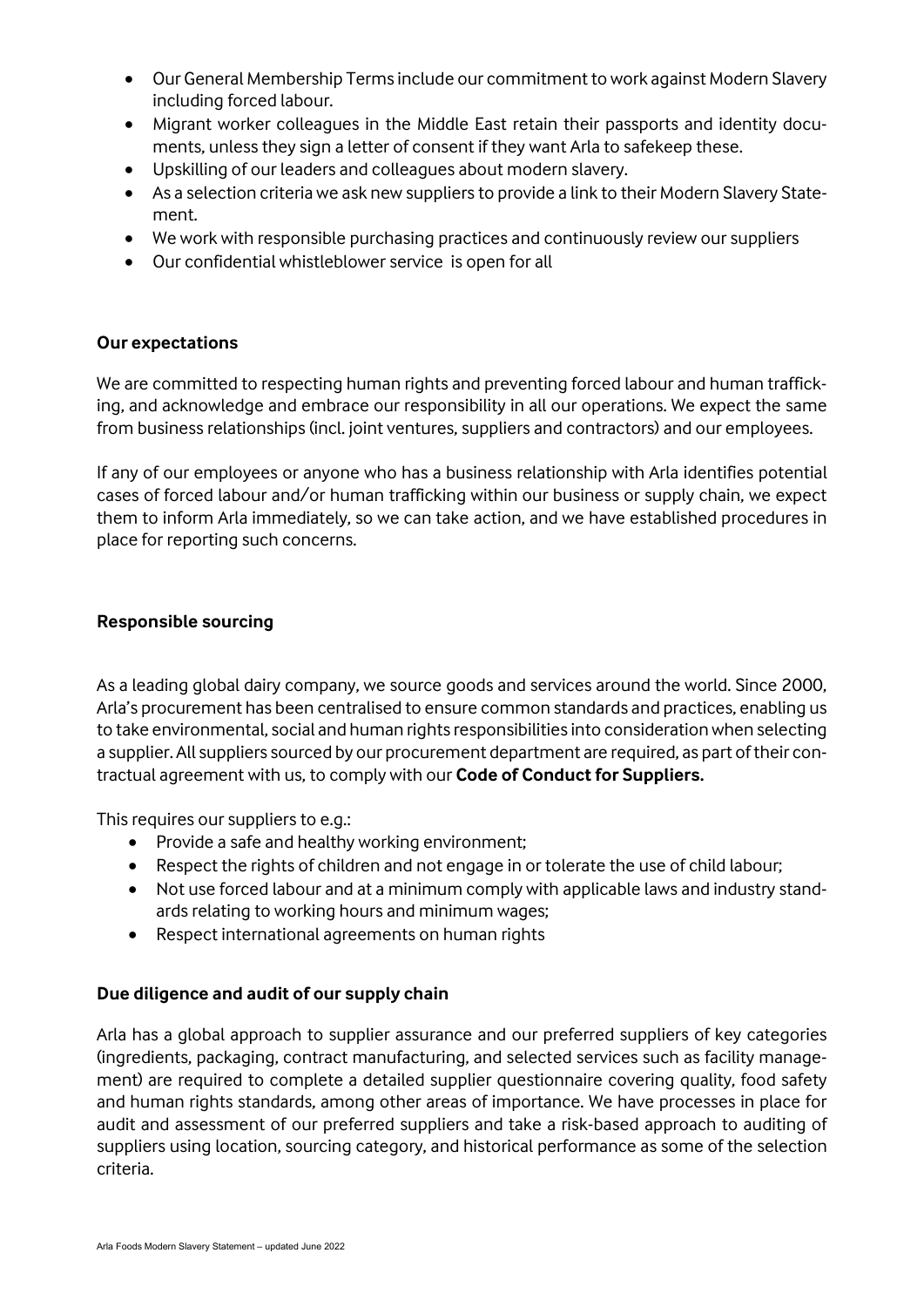# <span id="page-3-0"></span>**Progress since the previous statement**

The 'Right not to be subjected to slavery, servitude or forced labour (incl. child labour)' is identified as one of Arla's salient human rights. During the year we have continued our general human rights work including annual reporting on this topic.

- New Arlagaarden Programme was implemented for all farmer owners (compulsory) in 2020. . The programme looks to achieve 24/7 adherance to the programme, using quarterly self-assessment and Independent 3<sup>rd</sup> party audits. Checkpoints include working environment, health & safety, accommodation and rest facilities. The programme is continuously revised and updated and the standards relating to modern slavery are included in the forthcoming review schedule.
- Compliance with purchasing policies and processes is high on the agenda in Arla, and we continue to train our colleagues in correct purchasing behaviour. All new hires in our 6 core countries (UK, DK, SE, NL, DE, FI) are invited to a session where we explain how to buy and order the Arla way and how to be compliant, and we monitor purchasing compliance through robust and regular reporting procedures and reach out to those colleagues who are most non-compliant and support them in changing habits and behaviour.
- We have run a global, multi-lingual awareness campaign, including direct e-mails to all people managers, providing awareness training material and asking them to involve their teams. And all colleagues have been targeted directly through e.g. info-boards.
- We have launched a revised global Purchasing Policy which affirms the importance of sound purchasing practices across the Arla Group and holds 11 principles, one of which is asking employees to raise their concern in accordance with Arla's Grievance Policy if they become aware of suppliers or supplier representatives violating legislation or Arla Foods' Code of Conduct.
- To create understanding of what sound purchasing practices are in Arla, we have launched an eLearning course which is mandatory for all cost assignment owners and for new white collar hires who have access to our SuccessFactors system.
- Initiated living wage project in Arla

# <span id="page-3-1"></span>**Next steps to prevent modern slavery in our business and supply chain**

We continually review our efforts in this area; we recognise that this is a complex area that requires continuous improvement to ensure we mitigate the risk of modern slavery in our business. During 2022 and 2023 we will be taking the following steps to improve our approach to mitigating the risk of modern slavery in our business and supply chain:

- Continue with general awareness raising in Arla for all colleagues
- Engage in collaboration with our works councils
- Explore opportunities for closer engagement with Farmer owners
- Explore opportunities for specific training for Arlagarden auditors
- Strengthening the overall human rights management set-up including focus on modern slavery, and continuing the work of implementing human rights due diligence processes.
- Working closely with the relevant areas of our business to ensure that where potential modern slavery risks, issues or queries are identified through customer audits or other external audits (e.g. SEDEX SMETA), these issues or queries are resolved and trends and training needs are highlighted.
- The Global Steering Group will continuously work to embed best practice across all countries where Arla carries out business.